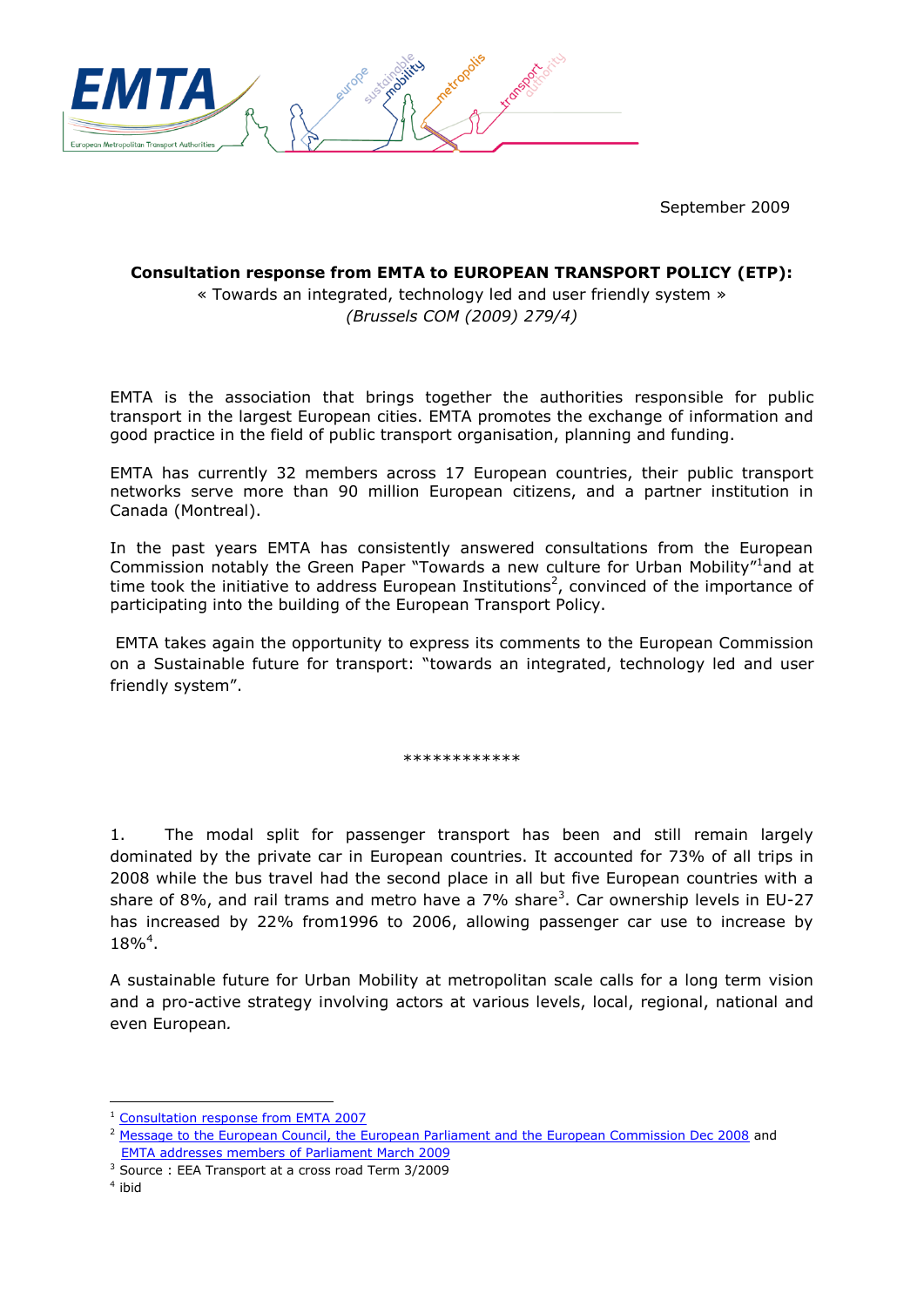The document "Towards an integrated, technology led and user friendly system" points towards a better integration of the different modes of transport as a way to improve the overall efficiency, and as an absolute priority in the European Transport Policy (ETP).

In fact the TEN-T network strategy and the urban transport [future] strategy are two aspects of the same subject, that is to say territorial mobility and accessing to further places on the national ground or abroad. Urban mobility can be considered as the last part of the chain. Both strategies should be linked for a better efficiency of the whole.

2. As regards the metropolitan mobility, the lasting experience of EMTA shows that the best way to reach integration in the transport modes is the setting up of integrated transport authorities bringing together different levels of authority from local to sometimes regional, on the metropolitan scale composed of the main city and its catchment area including several medium-sized to small cities. These transport authorities in turn have played a crucial role in the implementation of sustainable urban transport plans. Thanks to their recent enlarged competencies extending beyond the traditional public transport network supervision and coordination, to reach other aspects of mobility ranging from tariff integration, parking policy, traffic management, green zones, walking an cycling schemes, car rental or car sharing schemes, and even freight management, transport authorities have been able to handle comprehensive and complex strategies at local level to better meet mobility needs while having concerns with environmental impacts.

However as the recent workshop held in Valencia on April 2009<sup>5</sup> has showed the wav isn't an easy one and to ensure the success of such Mobility plans, some conditions are needed, among the most important are:

- Mobility plans must find a good articulation at same level with other sectoral planning related to land-use, to economic development and to social cohesion, and at higher level with the national strategy to combat climate change and the related national targets. Time scale of those different planning document aren't harmonized which adds to the complexity.
- Key actors of the Mobility Plans are the municipalities. Firstly because this is where the real challenge of modal shift lies. CRTM Madrid reckons that up to 80% of the trips made by car in the municipalities surrounding Madrid, represent a maximum length of 5 to 7 kms. Typically such trips could have been done with public transport or cycling. Secondly municipalities are the place where measures are implemented. While in the main city skills and expertise are wide-spread, in medium to small sized municipalities those new tasks call for extensive training and transfer of expertise.
- Carrying necessary before-hand studies and implementing measures pose a real challenge in times of restricted budgets particularly in the municipalities.

<sup>5</sup> [EMTA Workshop on mobility plans proceedings](http://www.emta.com/IMG/pdf/Transcript_Workshop_Valencia.pdf) –Valencia Apr 2009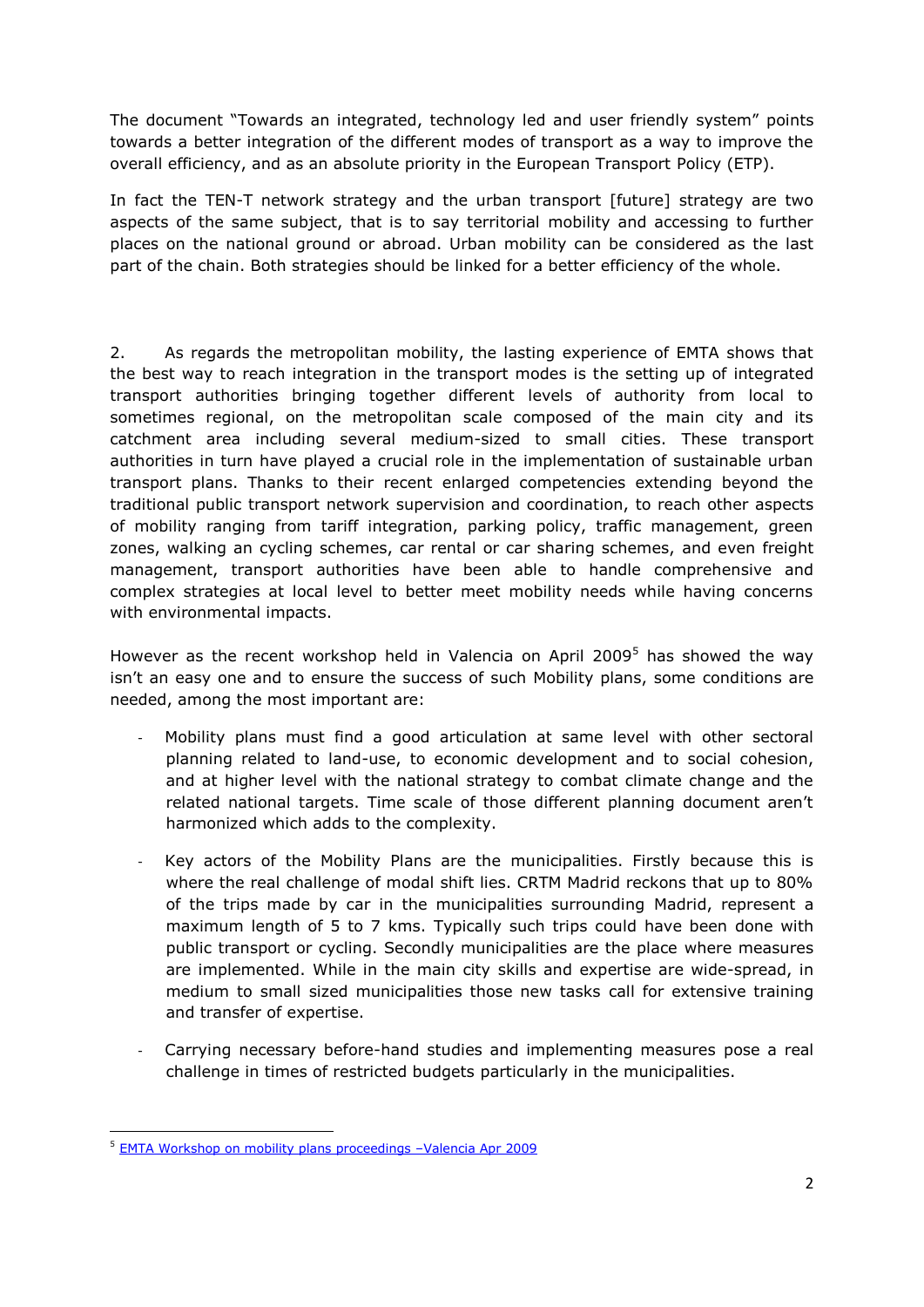3. Besides an intelligent planning strategy, increasing recourse to technology-led instruments is the second pillar of the proposed future ETP.

Advance technologies in particular in ITS to facilitate real time intermodal information covering all aspects of mobility and the development of ticketing and travel information software applications delivered "over the air" to contactless mobile phone handsets, enabling seamless travel on public transport is under way in many transport systems across Europe, as a result of various local initiatives. Applications are promising and many other services mobility-related could be integrated into the technology.

However establishing the framework that enables the emergence of standards where appropriate with a view to facilitate interoperability and in due respect of subsidiarity is the role of EC. It is its role also to encourage and support the exchange of experience.

Similarly, the demonstration projects of advanced technologies in transport systems or vehicle technologies, which are of particular importance for enlightening decision-makers will have to be supported by adequate funding possibly joint funding from European level, industrial sector and national level. At local level, possibilities will be scarce.

4. The third pillar of the ETP is the importance given to the human factor: the passengers as end users and the workers in the transport sector.

Transport is about people and transport authorities are careful to improve the travel experience of the citizens, passengers satisfaction surveys are among the usual exercises of the Mobility Plans assessments. However the proposals adopted in December 2008 to apply passengers' rights to buses and coaches<sup>6</sup> in the same way they are provisioned for rail services seem difficult to practically adjust to the operation of urban bus services and might even be discouraging for operators.

On the other hand mobility services offered throughout the metropolitan territory will be successful as long as they meet the needs of the passengers. But travel patterns are changing peak-hours period are extending, late evening riding is popular, and also specific activities have emerged as places generating flows of traffic, usually not in the city-center but rather in the periphery, such as plants, hospitals, universities leading to specific plans for trips to work (compulsory in Spain for example). The management of the demand for transport call for additional research in travel behavior and how to influence it. So far such studies are still in infancy.

5. The fourth pillar of the ETP is tackling climate change and improving the environment.

The EU has set challenging targets for  $CO<sub>2</sub>$  reduction. If these are to be met, transportrelated emissions must be dramatically reduced. The widespread take-up of low-carbon vehicles with appropriate support infrastructure such as electric charging points and hydrogen refuelling facilities must become a reality. Standards for vehicles and infrastructure should be adopted at a European level as soon as possible.

In addition to reducing  $CO<sub>2</sub>$ , urgent action is needed to improve the air quality in many of Europe's urban areas. EURO emissions standards need to be as tough as practical and

<sup>6</sup> [COM \(2008\) 817](http://eur-lex.europa.eu/LexUriServ/LexUriServ.do?uri=COM:2008:0817:FIN:EN:PDF)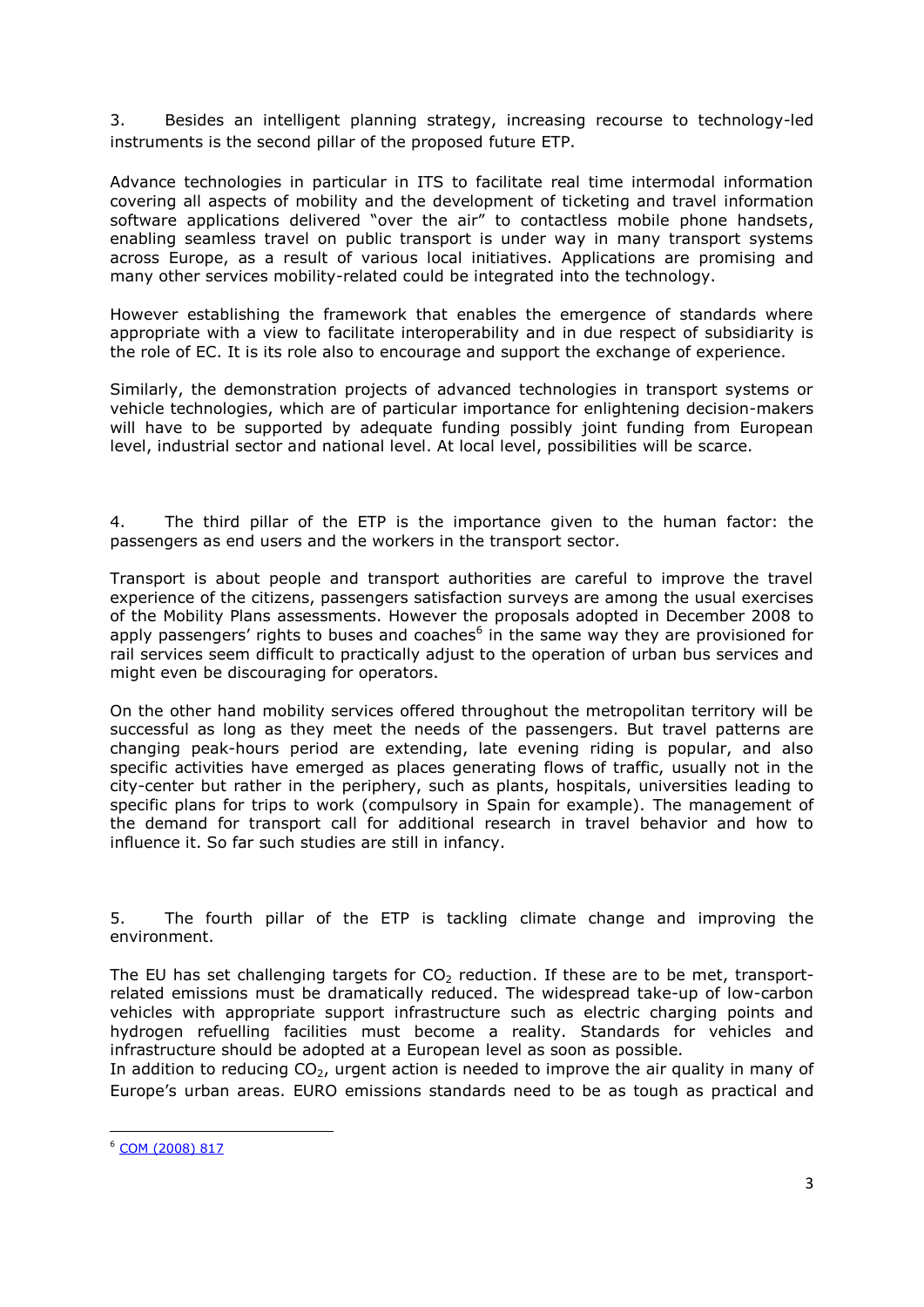emission testing needs to reflect real-world conditions. The Directive on the Promotion of Clean and Energy Efficient Road Transport Vehicles (COM (2007)817 on 6 November 2008) which aims at the creation of a market for vehicles with alternative drive technologies and fuels, is an important step however facilitating joint procurement across European countries should be seen as the next step to take, one that is of the EU competency.

Innovative policies on the introduction of green / low emission zones are an important policy tool in tackling poor air quality. Although the increasing number of these schemes can present a problem for vehicles moving between zones, rather than regulation at a European level, the Commission should develop best practice principles for their design. In addition ITS solutions capable of delivering compliance information and payment options should be supported by EU funding.

What are the financial prospects?

In order to cope with the higher gear in urban mobility, significant changes have to be achieved.

Public transport has environmental advantages in comparison to individual transport. Improving public transport services will make it more attractive for the passengers. For this, quality is the key word.

In metropolitan areas, the situation is contrasted. Although the modal share is largely in favour of private cars (see point 1 above) particularly in outer suburbs, the demand for public transport is strong. In average it reaches 232 journeys per inhabitant per year, meaning at least one journey by public transport every labour day<sup>7</sup>. Several transport networks in major metropolitan areas, as was disclosed in EMTA Conference on November 2008, are indeed running at capacity or close to capacity (this is the case for London TfL or for STIF Ile de France).

Therefore the expected changes will have to encompass modernizing the existing transport networks and extending where necessary in particular for orbital liaisons to better accommodate the peripheral cities, about delivering new services mobility-related, about using advanced technology and about renewing rolling stock to improve capacity performances. The plan will require a "considerable and well coordinated funding" as EC puts it, adding" but the necessary resources will be difficult to find".

EMTA can't help but express once more its worry about the situation. The current economic crisis has indeed impacted the public transport sector<sup>8</sup> which suffers from a decrease in the number of passengers leading to a reduction of fare revenues and simultaneously a threat of reduction in public spending allocated to public transport. In this context, even if the challenge is deemed to be "much reduced by cooperation at EU level, provided local level takes better advantage of FP7 and Cohesion Policy programmes", it is hard to see from the local transport authorities point of view, how significant improvements are going to take place.

<sup>7</sup> Source [EMTA Barometer 2006](http://www.emta.com/IMG/pdf/Barometer_2006_full_Report.pdf)

 $8$  A survey through EMTA members assessing the impact of the economic crisis will be released in the coming weeks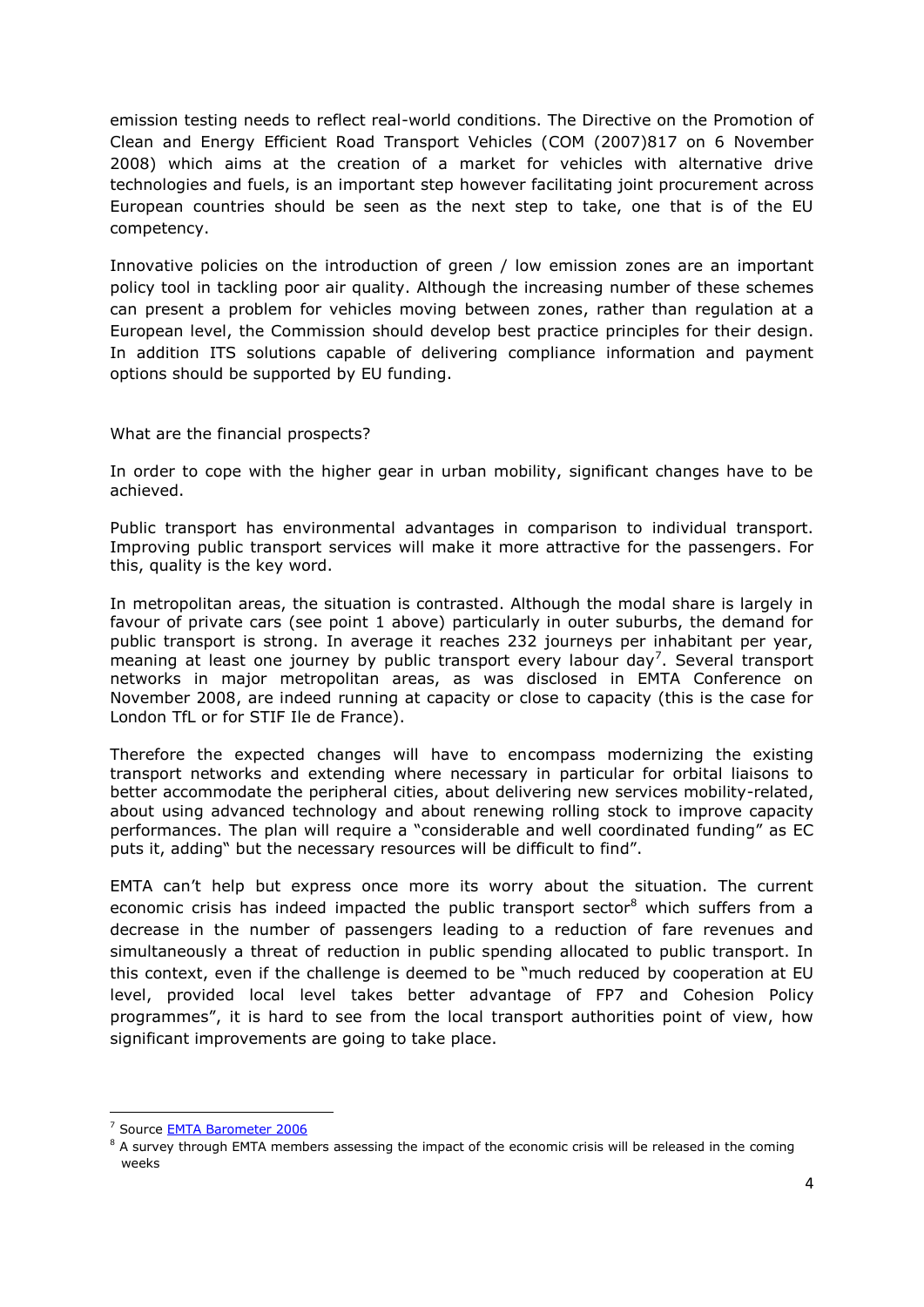Besides, competition with the car sector, which has, thanks to market pressure, made strong efforts to reduce  $CO<sub>2</sub>$ -performance and is developing clean-carbon technologies or electric powered cars, will be exacerbated if in the mean time public transport looses its advantage in terms of environmental impact<sup>9</sup>.

## \*\*\*\*\*\*\*\*\*\*\*\*\*\*\*\*\*\*\*

While subsidiarity is legitimately acknowledged by the European Commission, which recognizes the right and relevance of local policy makers to make the right choice that best suit the local needs, there seem to be a temptation to pass onto the local level, all the responsibility of overcoming barriers that might get in the way of achieving the ideal ETP summarized in « Towards an integrated, technology led and user friendly system » whereas a large part of the task should be accomplished by Member States the only one to have the capacity and competency.

The document « Towards an integrated, technology led and user friendly system » unfolds a desirable vision of the future of public transport however, it unfortunately doesn't show clearly how objectives will be reached. Therefore EMTA hopes the document will be followed by a realistic action plan giving clear orientations and clarifying role and responsibilities at all levels from local to national and to European.

\*\*\*\*\*\*\*\*\*\*\*\*\*\*

<sup>9</sup> in Berlin electric cars are already running through the city, a study by Deutsche Bahn, says that about 20 per cent of rail passengers would end traveling by train, if an average car had better environmental standards.